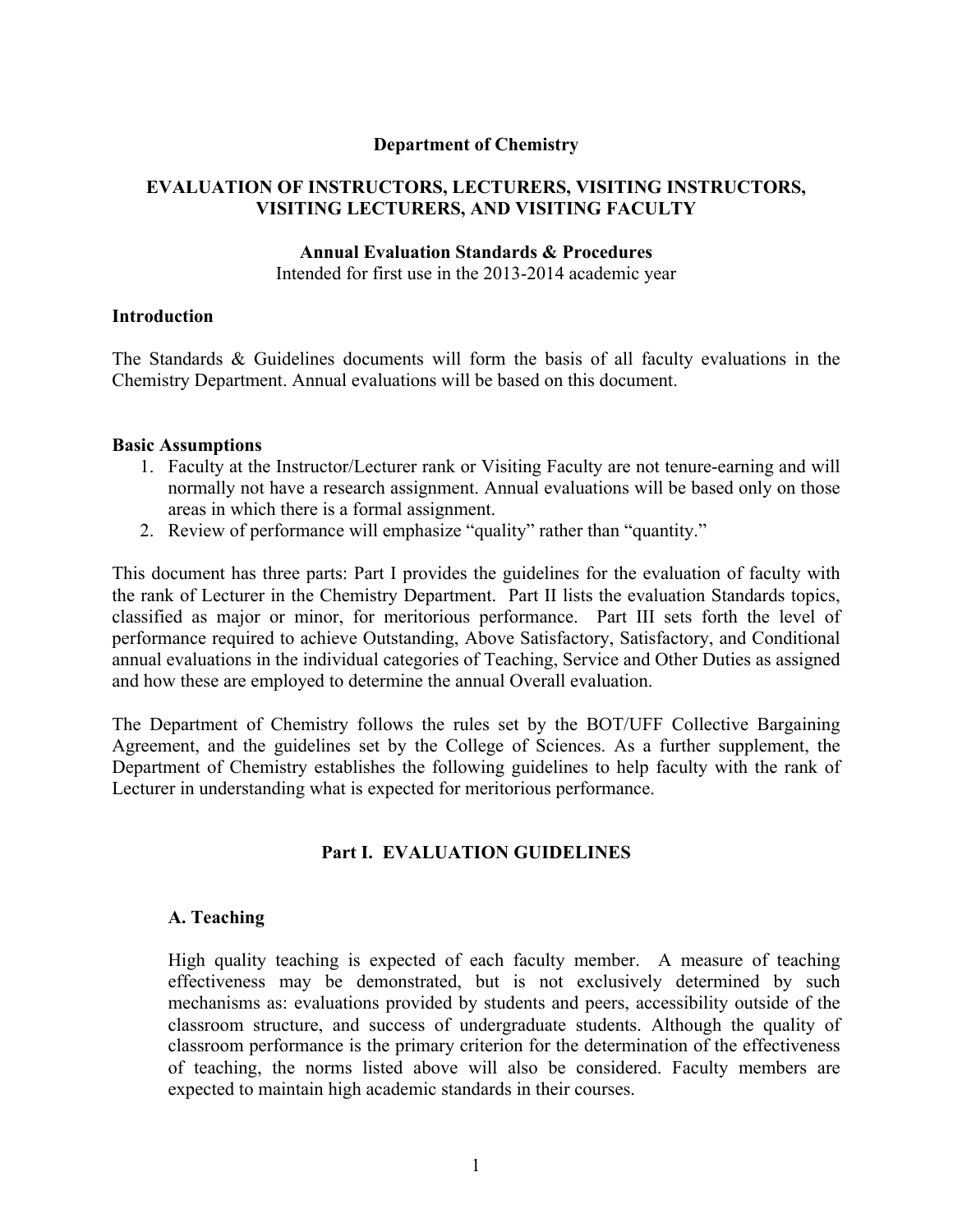### **B. Service**

All members of the faculty will routinely be assigned committee work in the department. Sometimes faculty members will also be asked to serve on College and University committees. It is expected that faculty will discharge these duties diligently. Professional service, such as refereeing of journal articles and other professional service will be recognized, as will exceptional service to the Department.

### **C. Other**

Other university duties are occasionally assigned for special activities such as administrative duties or other special projects. Since the nature of these assignments is variable no attempt is made to specify evaluation in proportion to the total amount of time the assignment is weighted in the annual assignment form.

# **Part II. LECTURER EVALUATION STANDARDS**

- i. Classroom Instruction --
	- a) Syllabi and course material (examinations, assignments and other material submitted to the Chair) --- MAJOR
	- b) Student evaluations along with grade distributions. --- MAJOR
- ii. Directing Undergraduate Students
	- a) Undergraduate student research/independent study supervision --- MAJOR
	- b) Honors thesis supervision --- MAJOR
	- c) Publications, awards, conference presentations of students under faculty supervision --- MAJOR
- iii. Curriculum & Course Development
	- a) Major course revisions including laboratory --- MINOR
	- b) Introduction of innovative new courses, publication of pedagogic articles, textbooks, and laboratory manuals --- MAJOR
	- c) Developing web-based courses and material --- MINOR
- iv. Grants & Contracts Supporting Teaching
	- a) Successful proposals --- MAJOR
	- b) Proposal submissions --- MINOR
- v. Supplemental Instruction
	- a) Teaching outside a structured course, guest lectures on other courses --- MINOR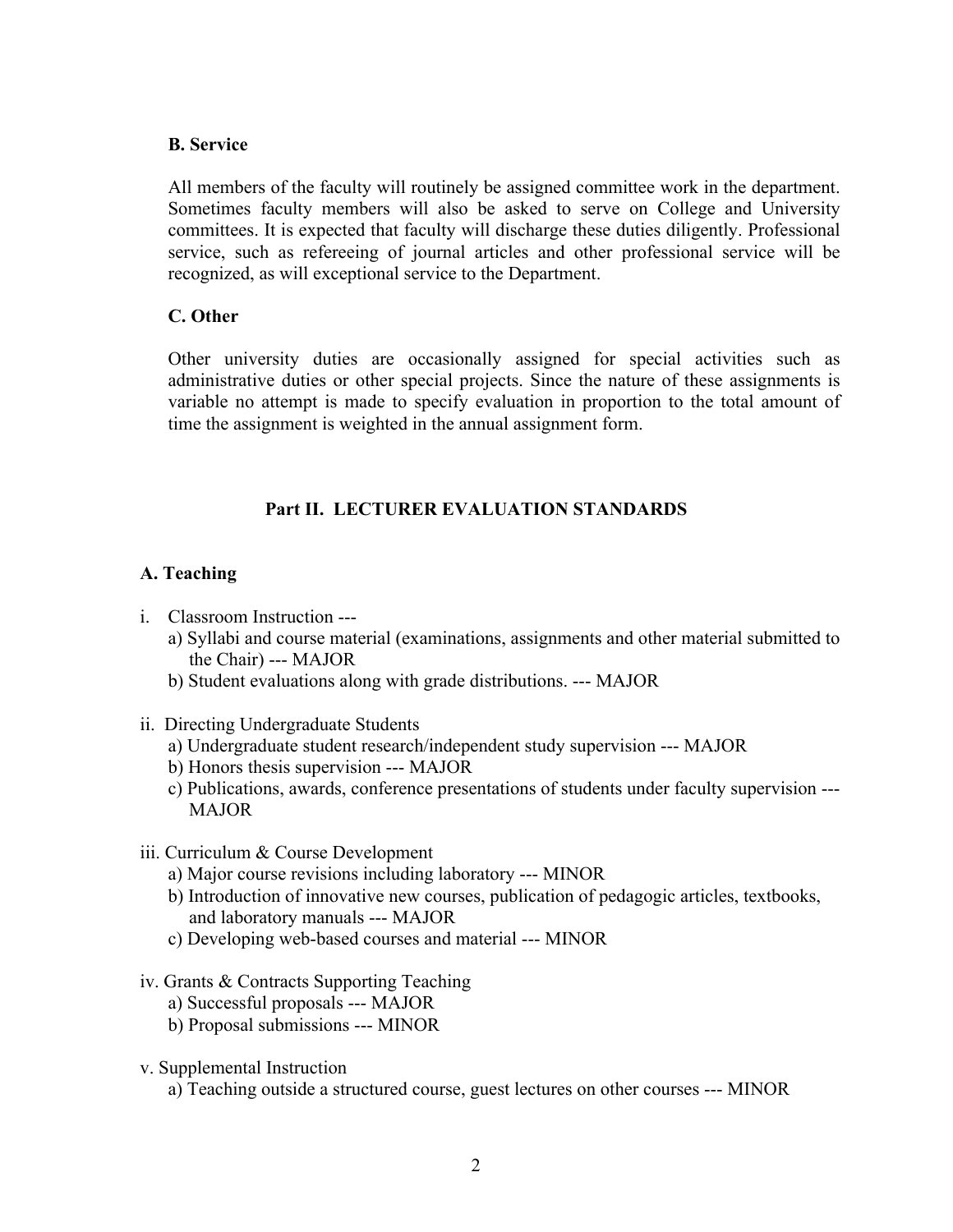- b) Serving on thesis/dissertation committees --- MINOR
- vi. Student Advising and Coordination and Other
	- a) Student advising ---MINOR
	- b) Coordination of multi-section classes and laboratories ---MAJOR
	- c) Coordination of department tracks and programs --- MAJOR
- vii. Seminar (Undergraduate and Graduate) Advising and Evaluation, and Undergraduate Research Report Supervision
	- a) Technical advisor, attending and evaluating student seminars --- MAJOR
	- b) Undergraduate research report supervision --- MAJOR

# **B. Service**

- i. Service to the department
	- a) Leadership and contributions in departmental committees --- MAJOR
	- b) Oversight of major departmental facilities --- MAJOR
	- c) Other non-assigned activities such as: recruitment and advising --- MAJOR departmental governance --- MAJOR
	- d) Service on Faculty/Staff Search Committees --- MAJOR
- ii. Service on:
	- a) College and Committees --- MAJOR
	- b) University Committees --- MAJOR
- iii. Involvement in interdisciplinary and interdepartmental activities --- MAJOR

iv. Service to the Profession

- a) Editor or reviewer for scholarly publications or conference proceedings --- MAJOR
- b) Serving as an officer or committee member for professional organizations --- MINOR
- c) Serving on review panels/external grant proposal reviewing --- MINOR
- d) Chairing conference sessions, workshops, and technical sessions.--- MAJOR
- e) Organizing conferences and symposia at national/international meetings --- MAJOR
- f) Participation in conferences/workshops --- MINOR
- v. Service to elementary and secondary schools --- MINOR
- vi. Service to the Central Florida community --- MINOR
- vii. Service to industry --- MINOR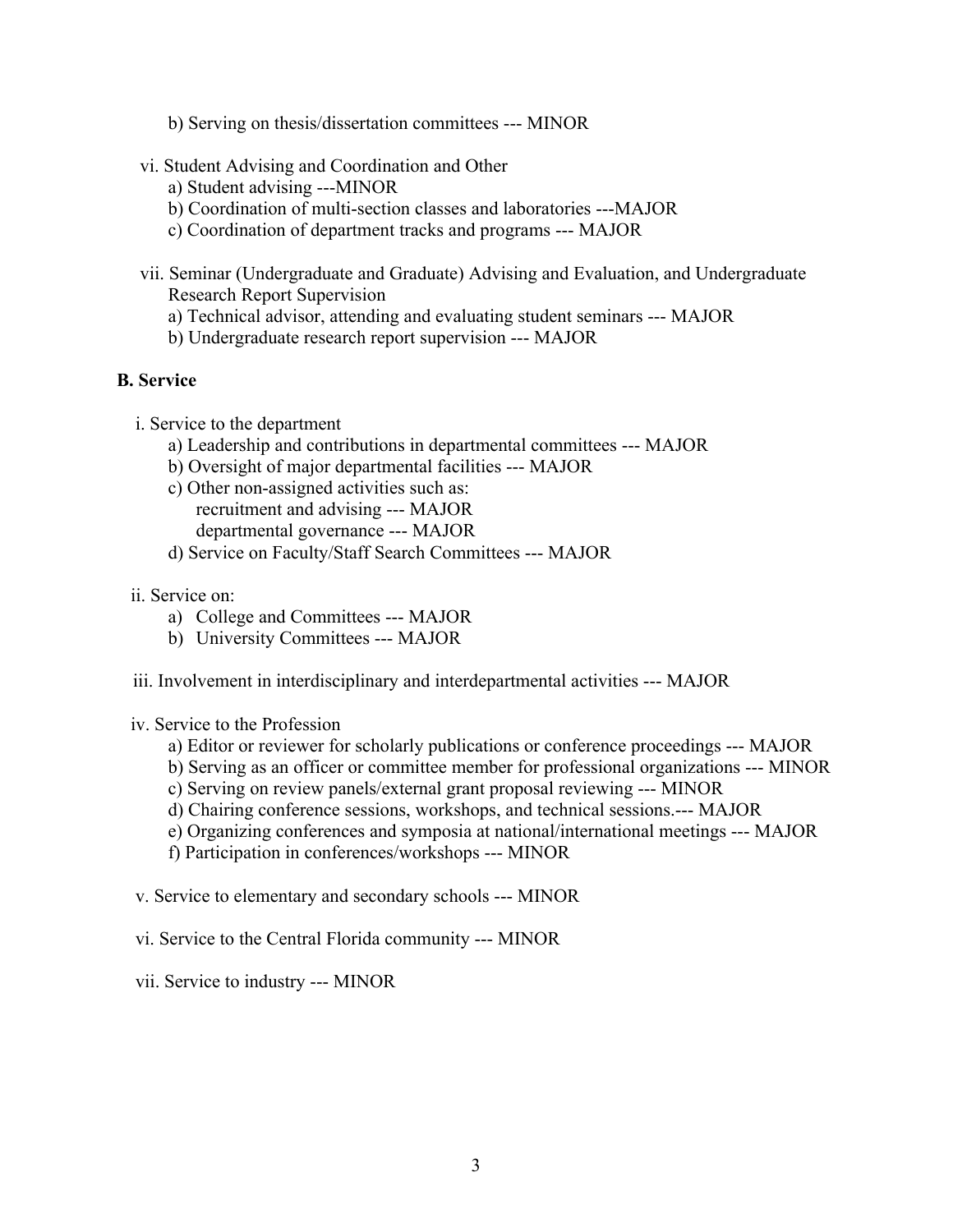#### **Part III. DETERMINATION OF ANNUAL EVALUATIONS**

Annual performance in each of the MAJOR Standards areas (see Part II) will be evaluated on a scale of 0 to 5. Annual performance in each of the MINOR Standards areas will be evaluated on a scale of 0 to 3. The number of MAJOR and MINOR Standards in each of the evaluation categories is shown in Table 1. The total possible points in each category is 73.

| Table $1*$ |              |  |                                         |  |  |  |
|------------|--------------|--|-----------------------------------------|--|--|--|
|            | <b>MAJOR</b> |  | MINOR   Maximum Points   FTE Assignment |  |  |  |
| Teaching   |              |  |                                         |  |  |  |
| Service    |              |  |                                         |  |  |  |

The numerical scores that result will be used to determine the annual evaluation in each of the categories. *When assigning the points for MAJOR and MINOR categories, the Chair will take into consideration the annual average FTE assignment in the corresponding category to assure equity.* Table 2 shows the scores needed in each of the evaluation categories in order to achieve the indicated evaluation for that category. The actual points achieved in each category will be weighted (multiplied) by the Assignment of Duties FTE. In cases where Other Assigned Duties make up a portion of an evaluee's assignment, the chair will adjust the multiplier such that the total FTE teaching, research, and service equals 1.00. The sum of these weighted values will be used to determine the Overall annual evaluation using the same numerical scale shown in Table 2.

Table 2\*

|                         | Teaching  | Service   | Overall   |  |  |
|-------------------------|-----------|-----------|-----------|--|--|
| Outstanding $(O)$       | > 44      | > 44      | > 44      |  |  |
| Above Satisfactory (AS) | 34-43     | 34-43     | 34-43     |  |  |
| Satisfactory (S)        | 24-33     | 24-33     | 24-33     |  |  |
| Conditional (C)         | $12 - 23$ | $12 - 23$ | $12 - 23$ |  |  |
| Unsatisfactory (U)      | $<$ 11    | $<$ 11    | $<$ 11    |  |  |

\* Ratings for Other duties will be incorporated into Tables 1 and 2, if assigned.

Overall evaluation will reflect the evaluee's performance in the context of FTE assignments among categories (as provided for in item 2 under "Basic Assumptions"). In cases where evaluations for categories of Teaching, Research, and Service differ, the Overall evaluation will be within the extremes and will reflect the evaluee's FTE assignments as well as the value of contributions to the department, college, and university.

- 1. In Teaching, a rating of Satisfactory or better should require the scores listed in Table 2 but also that a faculty member:
	- a. teaches effectively with appropriate content, learning objectives, rigor, and pedagogical approaches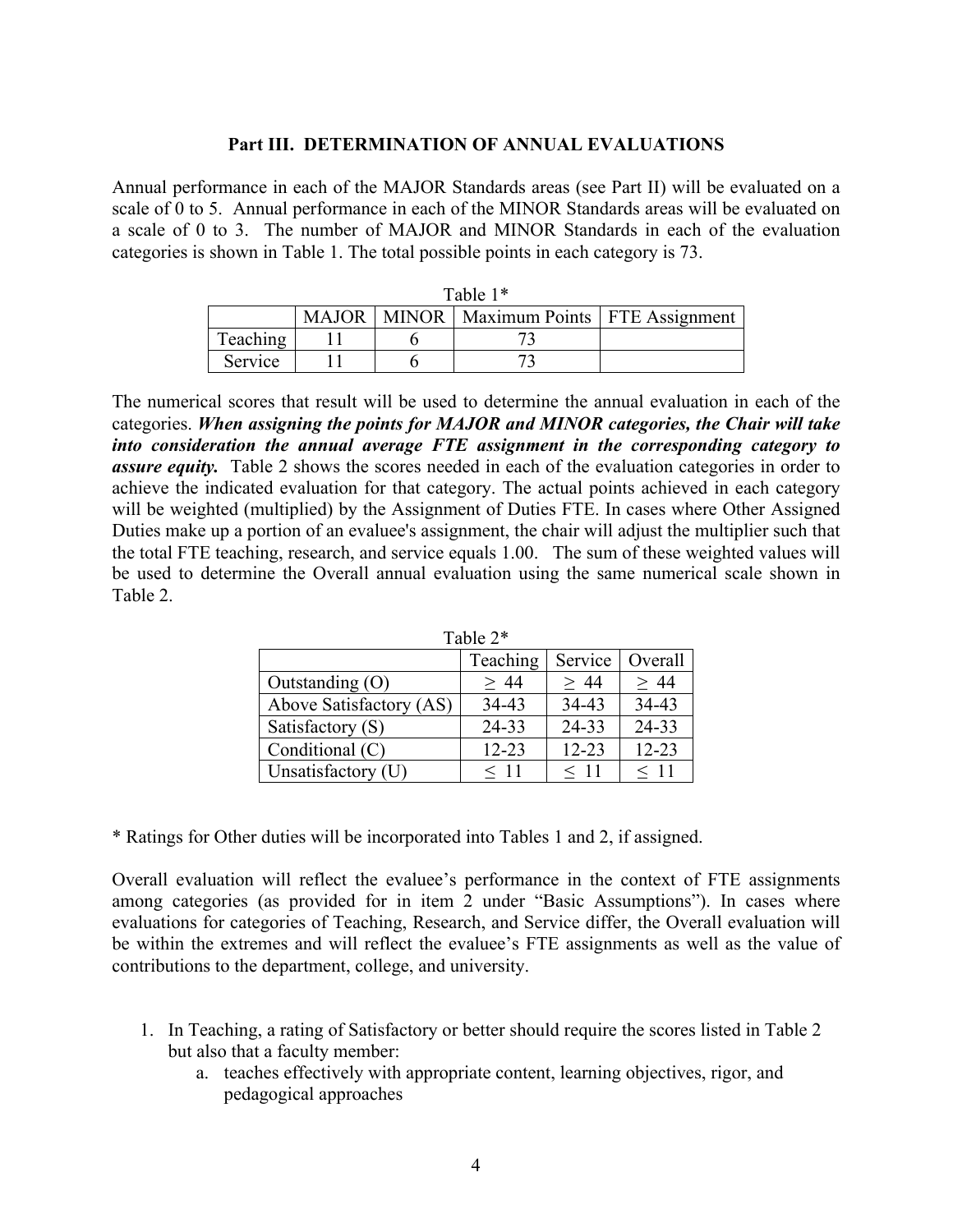- b. meets classes on a regular basis as scheduled
- c. holds scheduled office hours
- d. replies in a timely fashion to student inquiries
- e. provides effective and accurate advisement when requested
- f. submits book orders on time as required by state legislation
- g. provides clear, detailed course syllabi that meet the university requirements
- h. provides regular evaluative feedback on student assignments
- i. meets with students during the final examination period in compliance with university regulations
- j. submits grades on time

2. Under Service, a rating of Satisfactory or better should require the scores listed in Table 2, but also that a faculty member actively participate in any assigned service responsibility.

# **Examples of Evaluations for Typical Instructor/Lecturer FTE Assignment**

Nearly all Instructors and Lecturers in the department have an FTE assignment of 0.9 FTE Teaching and 0.1 FTE Service.

## 0.9 FTE Teaching and 0.1 FTE Service

What follows is a representative example of each of the following ratings:

Outstanding Teaching Above Satisfactory Teaching Satisfactory Teaching Conditional Teaching Unsatisfactory Teaching Outstanding Service Above Satisfactory Service Satisfactory Service Conditional Service Unsatisfactory Service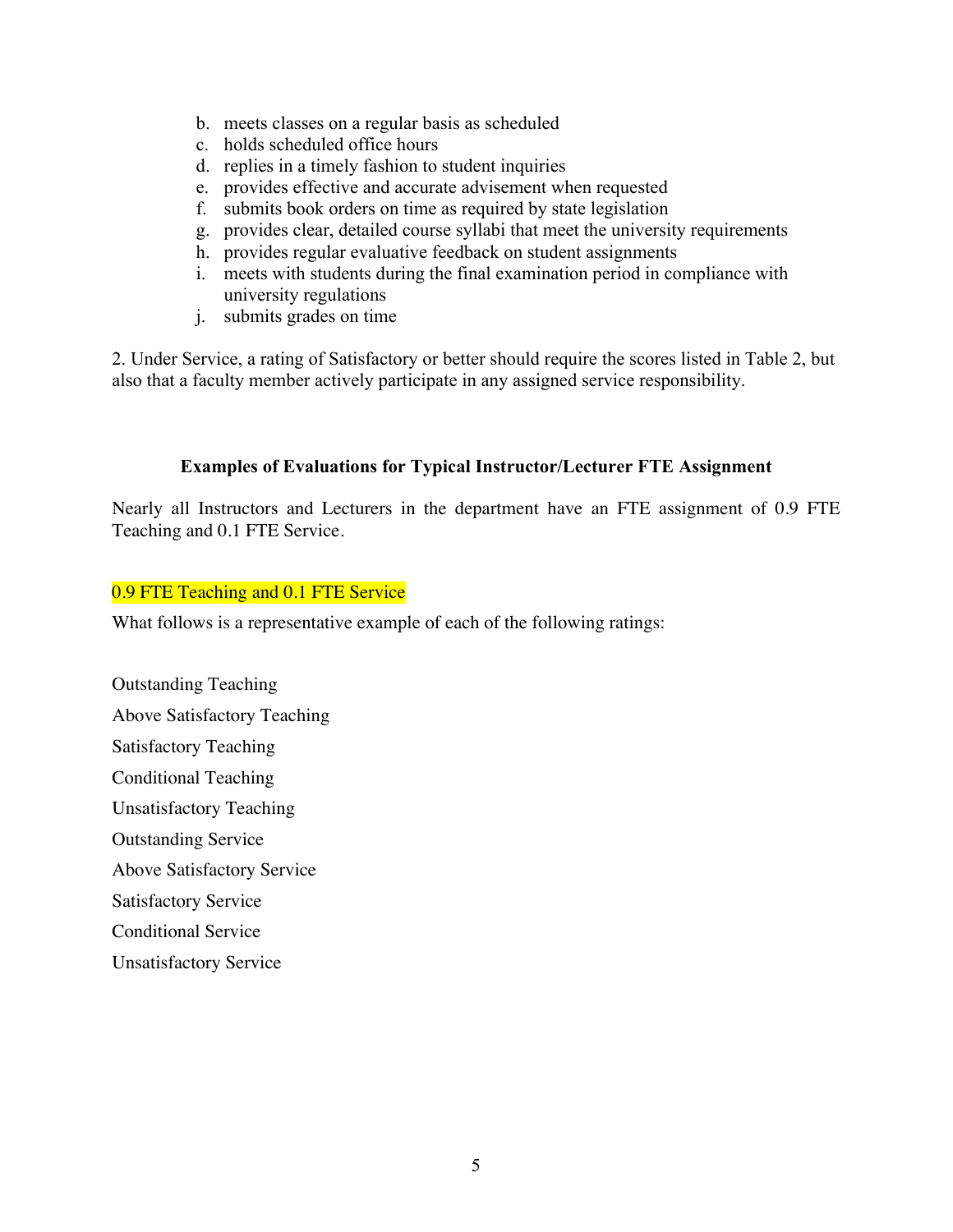# *Example of Outstanding Teaching*

# **A. Teaching**

- i. Classroom Instruction --
	- a) Syllabi and course material (examinations, assignments and other material submitted to the Chair) --- *complete syllabus, assignments and exams showing appropriate content and rigor* **Major, 5 pts.**
	- b) Student evaluations along with grade distributions --- **Major, 5 pts.** (0 or 5)
- ii. Directing Undergraduate Students
	- a) Undergraduate student research/independent study supervision --- *3 or more students supervised* **Major, 5 pts.**
	- b) Honors thesis supervision --- **Major, 0 pts.**
	- c) Publications, awards, conference presentations of students under faculty supervision -- *1 student presentation* **Major, 2 pts.**
- iii. Curriculum & Course Development
	- a) Major course revisions including laboratory --- *substantial revisions to at least two courses* **Minor, 3 pts.**
	- b) Introduction of innovative new courses, publication of pedagogic articles, textbooks, and laboratory manuals --- *developed a new course, published a pedagogical article, textbook, or lab manual* **Major, 5 pts.**
	- c) Developing web-based courses and material --- *developed substantial web-based materials for a course* **Minor, 3 pts.**
- iv. Grants & Contracts Supporting Teaching
	- a) Successful proposals --- **Major, 0 pts.** (external 5 pts.)
	- b) Proposal submissions --- *2 teaching/instructional proposal submissions* **Minor, 3 pts.**
- v. Supplemental Instruction

a) Teaching outside a structured course, guest lectures on other courses --- *3 or more guest lectures* **Minor, 3 pts.**

b) Serving on thesis/dissertation committees --- *serving on 3 or more thesis/dissertation committees* **Minor, 3 pts.**

vi. Student Advising and Coordination and Other

a) Student advising --- **Minor, 0 pts.**

b) Coordination of multi-section classes and laboratories --- *coordinates 5 or more sections of laboratories or discussion sections or two or more lecture sections* **Major, 5 pts.**

c) Coordination of department tracks and programs --- **Major, 0 pts.**

vii. Seminar (Undergraduate and Graduate) Advising and Evaluation, and Undergraduate Research Report Supervision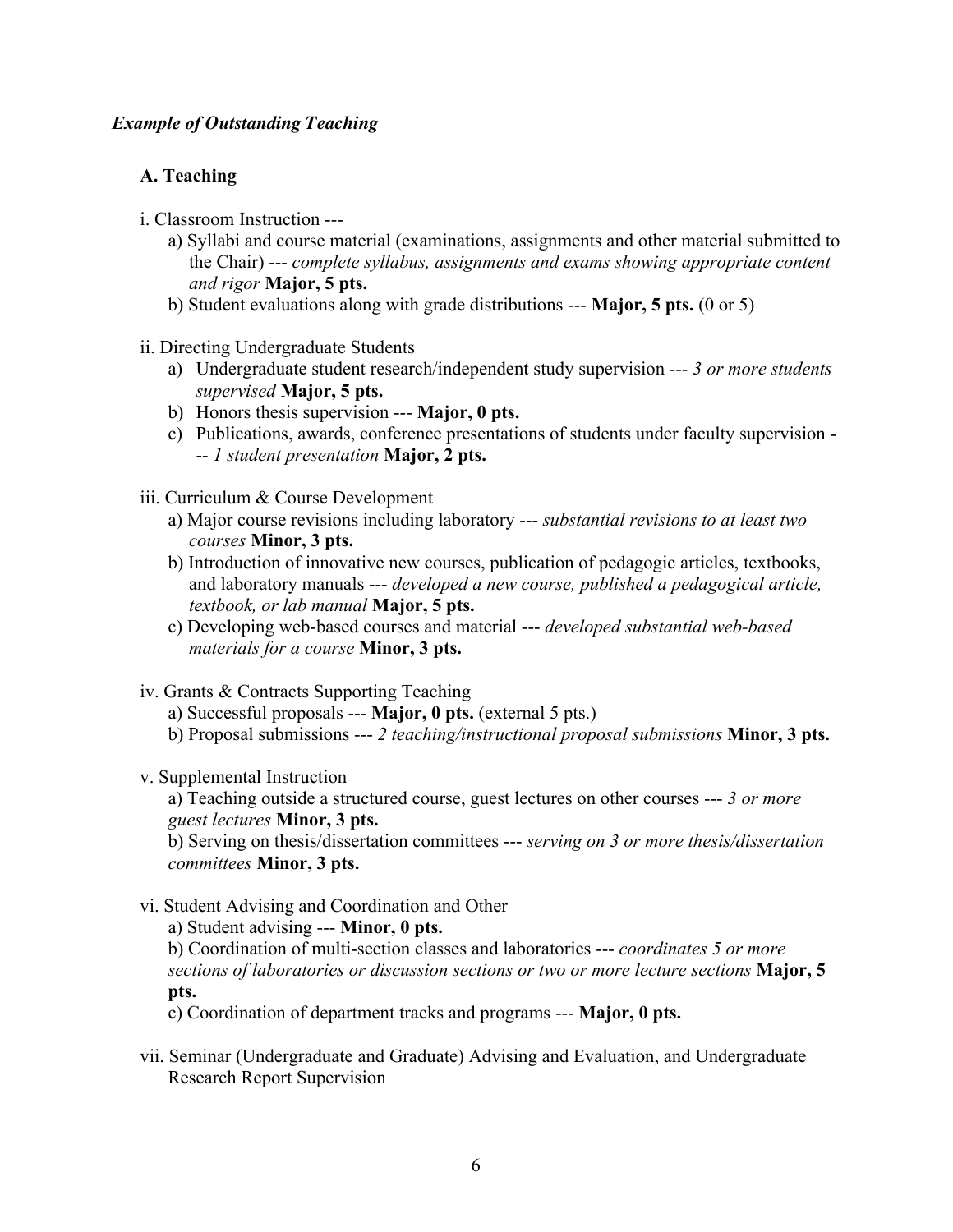a) Technical advisor, attending and evaluating student seminars --- *technical advisor of at least 3 student seminars or attended and evaluated at least 6 student seminars* **Major, 5 pts.**

b) Undergraduate research report supervision --- **Major, 0 pts.**

# **Total Teaching Points = 47**

### *Example of Above Satisfactory Teaching*

## **A. Teaching**

- i. Classroom Instruction --
	- a) Syllabi and course material (examinations, assignments and other material submitted to the Chair) --- *complete syllabus, assignments and exams showing appropriate content and rigor* **Major, 5 pts.**
	- b) Student evaluations along with grade distributions --- **Major, 5 pts.** (0 or 5)
- ii. Directing Undergraduate Students
	- a) Undergraduate student research/independent study supervision --- *1 student supervised* **Major, 2 pts.**
	- b) Honors thesis supervision --- **Major, 0 pts.**
	- c) Publications, awards, conference presentations of students under faculty supervision -- *1 student presentation* **Major, 2 pts.**
- iii. Curriculum & Course Development
	- a) Major course revisions including laboratory --- *substantial revisions to at least two courses* **Minor, 3 pts.**
	- b) Introduction of innovative new courses, publication of pedagogic articles, textbooks, and laboratory manuals --- *developed a new course, published a pedagogical article, textbook, or lab manual* **Major, 5 pts.**
	- c) Developing web-based courses and material --- *developed substantial web-based materials for a course* **Minor, 3 pts.**
- iv. Grants & Contracts Supporting Teaching
	- a) Successful proposals --- **Major, 0 pts.**
	- b) Proposal submissions --- **Minor, 0 pts.**
- v. Supplemental Instruction

a) Teaching outside a structured course, guest lectures on other courses --- *3 or more guest lectures* **Minor, 3 pts.**

b) Serving on thesis/dissertation committees --- **Minor, 0 pts.**

vi. Student Advising and Coordination and Other a) Student advising --- **Minor, 0 pts.**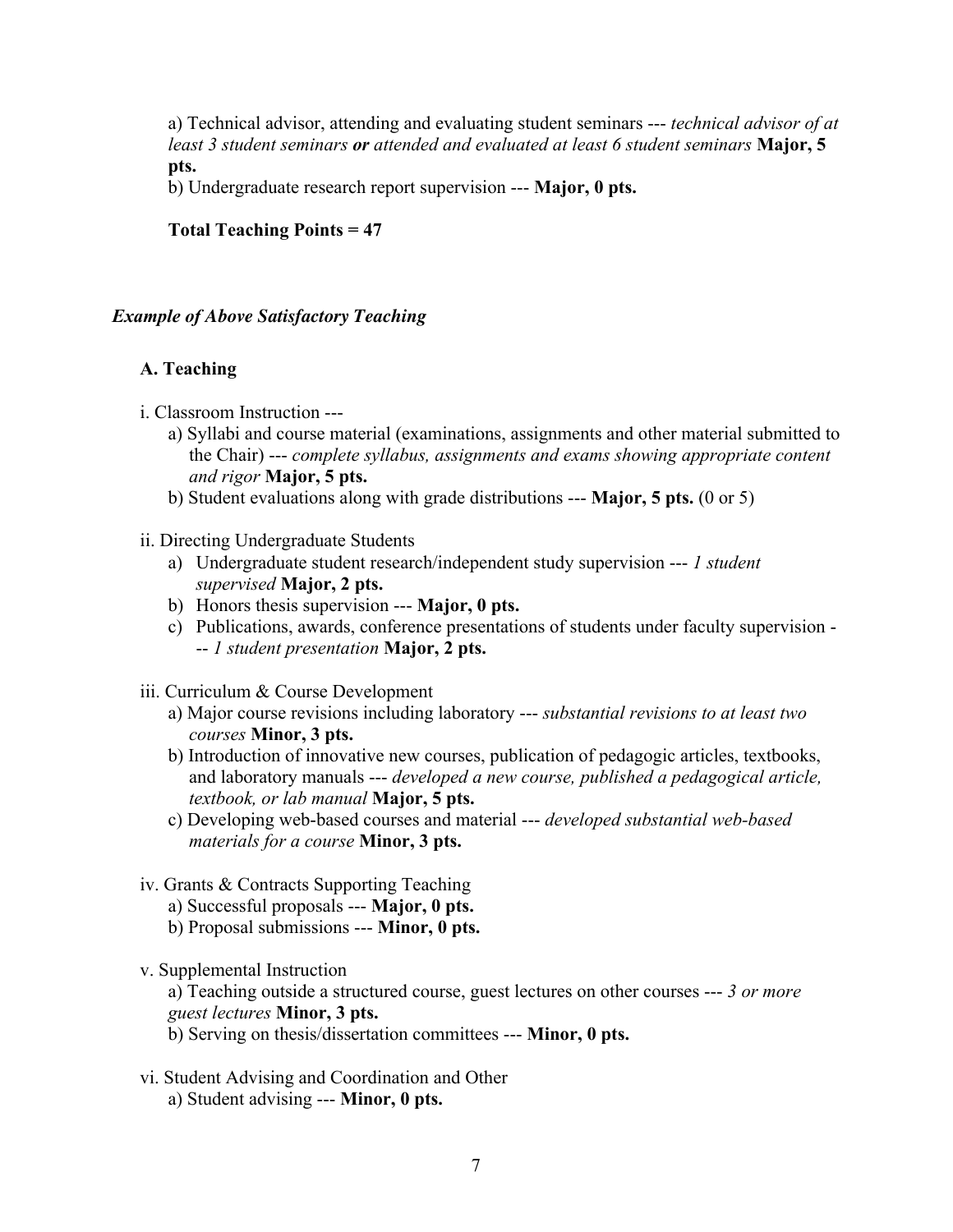b) Coordination of multi-section classes and laboratories --- *coordinates 5 or more sections of laboratories or discussion sections or two or more lecture sections* **Major, 5 pts.**

c) Coordination of department tracks and programs --- **Major, 0 pts.**

vii. Seminar (Undergraduate and Graduate) Advising and Evaluation, and Undergraduate Research Report Supervision

a) Technical advisor, attending and evaluating student seminars --- *technical advisor of at least 3 student seminars or attended and evaluated at least 6 student seminars* **Major, 5 pts.**

b) Undergraduate research report supervision --- **Major, 0 pts.**

## **Total Teaching Points = 38**

# *Example of Satisfactory Teaching*

- i. Classroom Instruction --
	- a) Syllabi and course material (examinations, assignments and other material submitted to the Chair) --- *complete syllabus, assignments and exams showing appropriate content and rigor* **Major, 5 pts.**
	- b) Student evaluations along with grade distributions --- **Major, 5 pts.** (0 or 5)
- ii. Directing Undergraduate Students
	- a) Undergraduate student research/independent study supervision --- **Major, 0 pts.**
	- b) Honors thesis supervision --- **Major, 0 pts.**
	- c) Publications, awards, conference presentations of students under faculty supervision -- **Major, 0 pts.**
- iii. Curriculum & Course Development
	- a) Major course revisions including laboratory --- *revisions to 1 course* **Minor, 1 pts.**
	- b) Introduction of innovative new courses, publication of pedagogic articles, textbooks, and laboratory manuals --- *developed a new course, published a pedagogical article, textbook, or lab manual* **Major, 5 pts.**
	- c) Developing web-based courses and material --- **Minor, 3 pts.**
- iv. Grants & Contracts Supporting Teaching
	- a) Successful proposals --- **Major, 0 pts.**
	- b) Proposal submissions --- **Minor, 0 pts.**
- v. Supplemental Instruction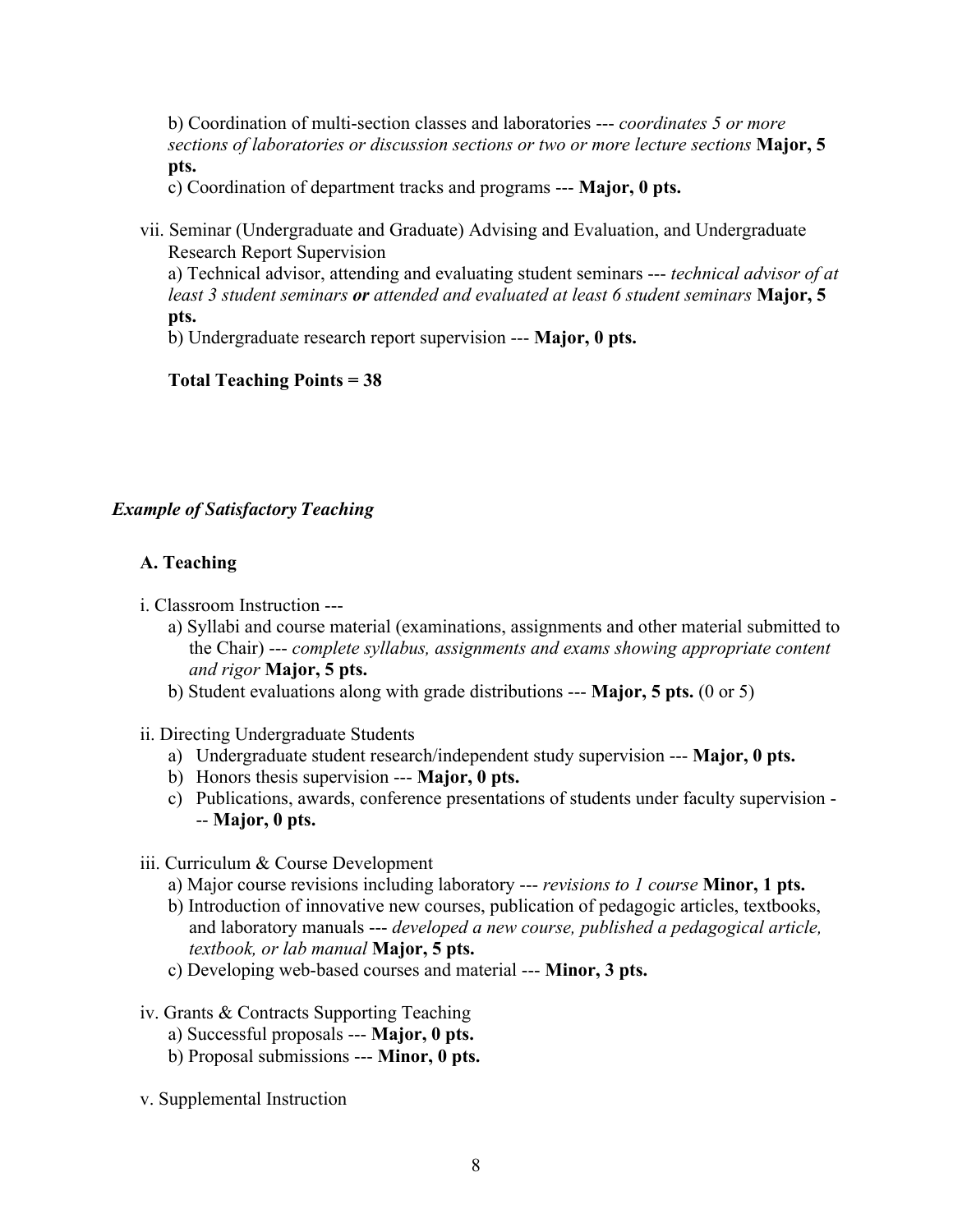a) Teaching outside a structured course, guest lectures on other courses --- **Minor, 0 pts.** b) Serving on thesis/dissertation committees --- **Minor, 0 pts.**

vi. Student Advising and Coordination and Other

a) Student advising --- **Minor, 0 pts.**

b) Coordination of multi-section classes and laboratories --- *coordinates 5 or more sections of laboratories or discussion sections or two or more lecture sections* **Major, 5 pts.**

c) Coordination of department tracks and programs --- **Major, 0 pts.**

vii. Seminar (Undergraduate and Graduate) Advising and Evaluation, and Undergraduate Research Report Supervision

a) Technical advisor, attending and evaluating student seminars --- *technical advisor of at least 3 student seminars or attended and evaluated at least 6 student seminars* **Major, 5 pts.**

b) Undergraduate research report supervision --- **Major, 0 pts.**

## **Total Teaching Points = 29**

### *Example of Conditional Teaching*

- i. Classroom Instruction --
	- a) Syllabi and course material (examinations, assignments and other material submitted to the Chair) --- *complete syllabus but no assignments and exams* **Major, 1 pt.**
	- b) Student evaluations along with grade distributions --- **Major, 5 pts.** (0 or 5)
- ii. Directing Undergraduate Students
	- a) Undergraduate student research/independent study supervision --- **Major, 0 pts.**
	- b) Honors thesis supervision --- **Major, 0 pts.**
	- c) Publications, awards, conference presentations of students under faculty supervision -- **Major, 0 pts.**
- iii. Curriculum & Course Development
	- a) Major course revisions including laboratory --- **Minor, 0 pt.**
	- b) Introduction of innovative new courses, publication of pedagogic articles, textbooks, and laboratory manuals --- **Major, 0 pts.**
	- c) Developing web-based courses and material --- **Minor, 0 pts.**
- iv. Grants & Contracts Supporting Teaching
	- a) Successful proposals --- **Major, 0 pts.**
	- b) Proposal submissions --- **Minor, 0 pts.**
- v. Supplemental Instruction
	- a) Teaching outside a structured course, guest lectures on other courses --- **Minor, 0 pts.**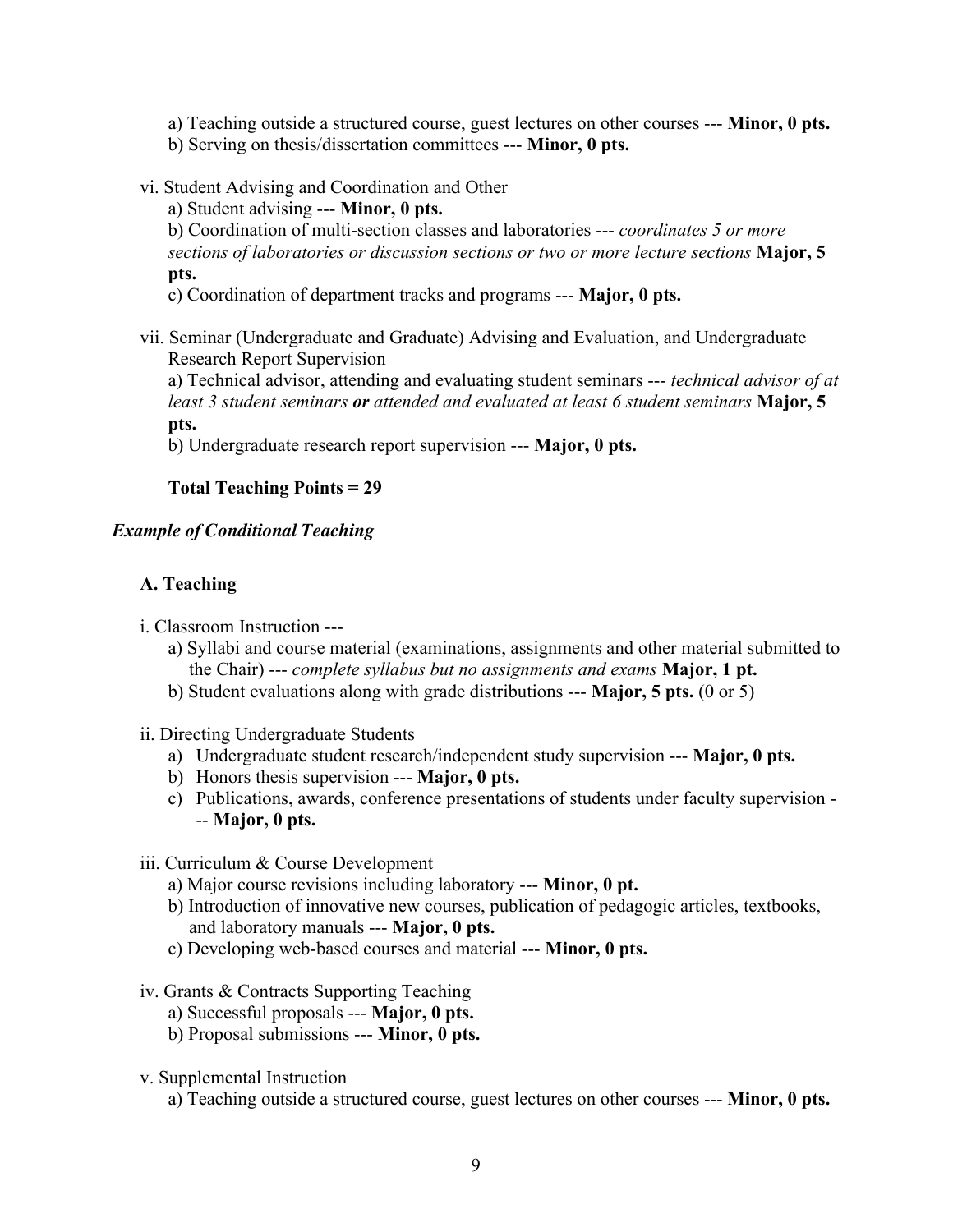- b) Serving on thesis/dissertation committees --- **Minor, 0 pts.**
- vi. Student Advising and Coordination and Other

a) Student advising --- **Minor, 0 pts.**

b) Coordination of multi-section classes and laboratories --- *coordinates 5 or more sections of laboratories or discussion sections or two or more lecture sections* **Major, 5 pts.**

c) Coordination of department tracks and programs --- **Major, 0 pts.**

vii. Seminar (Undergraduate and Graduate) Advising and Evaluation, and Undergraduate Research Report Supervision a) Technical advisor, attending and evaluating student seminars --- *attended and evaluated 4 student seminars* **Major, 3 pts.** b) Undergraduate research report supervision --- **Major, 0 pts.**

## **Total Teaching Points = 14**

#### *Example of Unsatisfactory Teaching*

- i. Classroom Instruction --
	- a) Syllabi and course material (examinations, assignments and other material submitted to the Chair) --- *complete syllabus but no assignments and exams* **Major, 1 pt.**
	- b) Student evaluations along with grade distributions --- **Major, 5 pts.** (0 or 5)
- ii. Directing Undergraduate Students
	- a) Undergraduate student research/independent study supervision --- **Major, 0 pts.**
	- b) Honors thesis supervision --- **Major, 0 pts.**
	- c) Publications, awards, conference presentations of students under faculty supervision -- **Major, 0 pts.**
- iii. Curriculum & Course Development
	- a) Major course revisions including laboratory --- **Minor, 0 pt.**
	- b) Introduction of innovative new courses, publication of pedagogic articles, textbooks, and laboratory manuals --- **Major, 0 pts.**
	- c) Developing web-based courses and material --- **Minor, 0 pts.**
- iv. Grants & Contracts Supporting Teaching
	- a) Successful proposals --- **Major, 0 pts.**
	- b) Proposal submissions --- **Minor, 0 pts.**
- v. Supplemental Instruction
	- a) Teaching outside a structured course, guest lectures on other courses --- **Minor, 0 pts.**
	- b) Serving on thesis/dissertation committees --- **Minor, 0 pts.**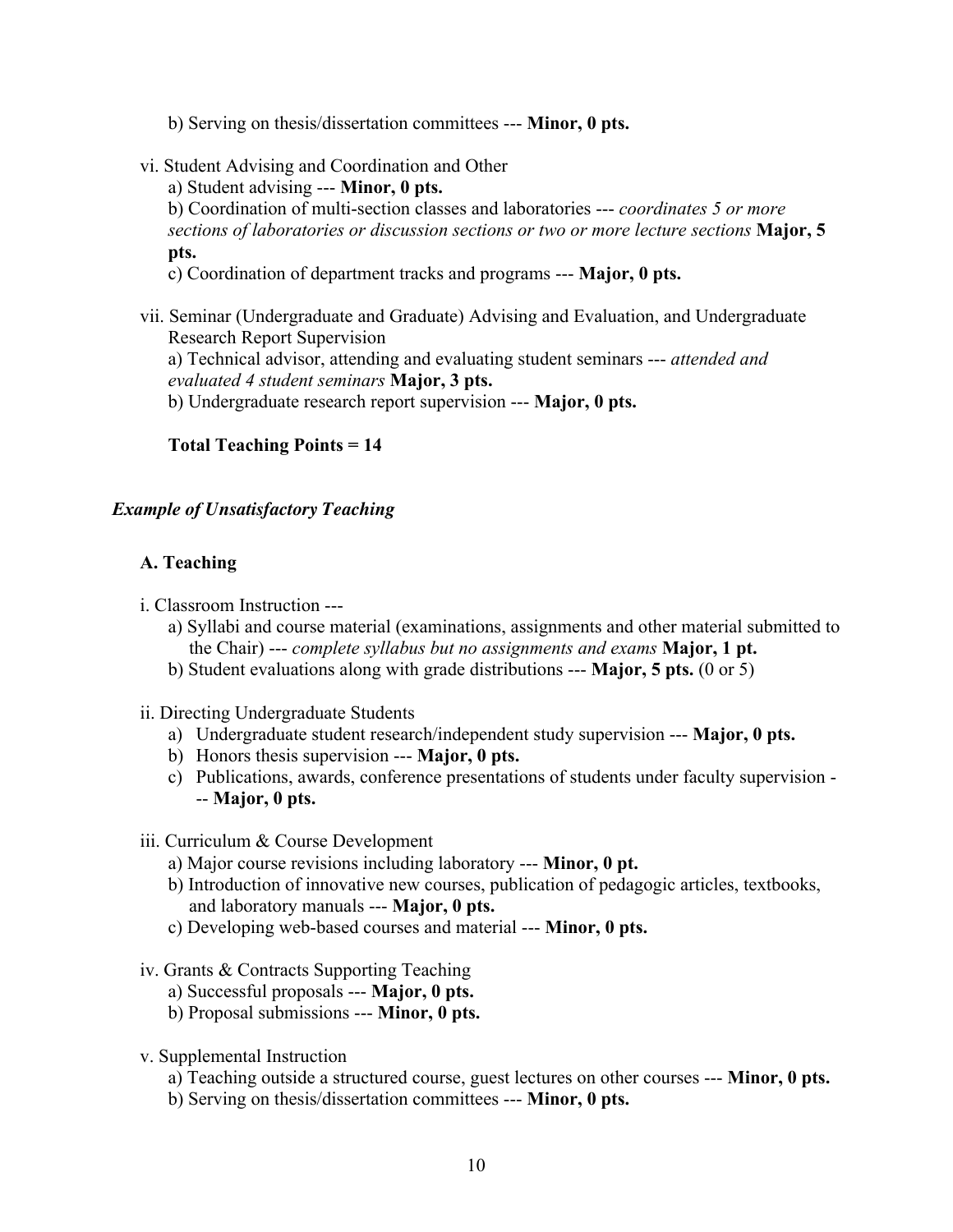- vi. Student Advising and Coordination and Other
	- a) Student advising --- **Minor, 0 pts.**
	- b) Coordination of multi-section classes and laboratories --- **Major, 0 pts.**
	- c) Coordination of department tracks and programs --- **Major, 0 pts.**
- vii. Seminar (Undergraduate and Graduate) Advising and Evaluation, and Undergraduate Research Report Supervision
	- a) Technical advisor, attending and evaluating student seminars --- **Major, 0 pts.**

 $\mathcal{L}_\mathcal{L} = \{ \mathcal{L}_\mathcal{L} = \{ \mathcal{L}_\mathcal{L} = \{ \mathcal{L}_\mathcal{L} = \{ \mathcal{L}_\mathcal{L} = \{ \mathcal{L}_\mathcal{L} = \{ \mathcal{L}_\mathcal{L} = \{ \mathcal{L}_\mathcal{L} = \{ \mathcal{L}_\mathcal{L} = \{ \mathcal{L}_\mathcal{L} = \{ \mathcal{L}_\mathcal{L} = \{ \mathcal{L}_\mathcal{L} = \{ \mathcal{L}_\mathcal{L} = \{ \mathcal{L}_\mathcal{L} = \{ \mathcal{L}_\mathcal{$ 

b) Undergraduate research report supervision --- **Major, 0 pts.**

## **Total Teaching Points = 6**

# *Example of Outstanding Service*

## **C. Service**

i. Service to the department

a) Leadership and contributions in departmental committees --- *chaired one or more department committee or actively participated in 3 or more department committees or activities* **Major, 5 pts.**

- b) Oversight of major departmental facilities --- **Major, 0 pts.**
- c) Other non-assigned activities such as: recruitment and advising --- *advised 10 or more undergraduate or graduate students* **Major, 5 pts.**

departmental governance --- **Major, 0 pts.**

d) Service on Faculty/Staff Search Committees --- *participated in one or more faculty/staff search processes* **Major, 5 pts.**

- ii. Service on:
	- a) College Committees --- *served on one or more college committee* **Major, 5 pts.**
	- b) University Committees --- *served on one or more university committee* **Major, 5 pts.**

iii. Involvement in interdisciplinary and interdepartmental activities --- *participated in one or more interdisciplinary and interdepartmental activities* **Major, 5 pts.**

### iv. Service to the Profession

a) Editor or reviewer for scholarly publications or conference proceedings --- *served on editorial review board or reviewed six or more papers* **Major, 5 pts.** b) Serving as an officer or committee member for professional organizations --- **Minor, 0 pts.**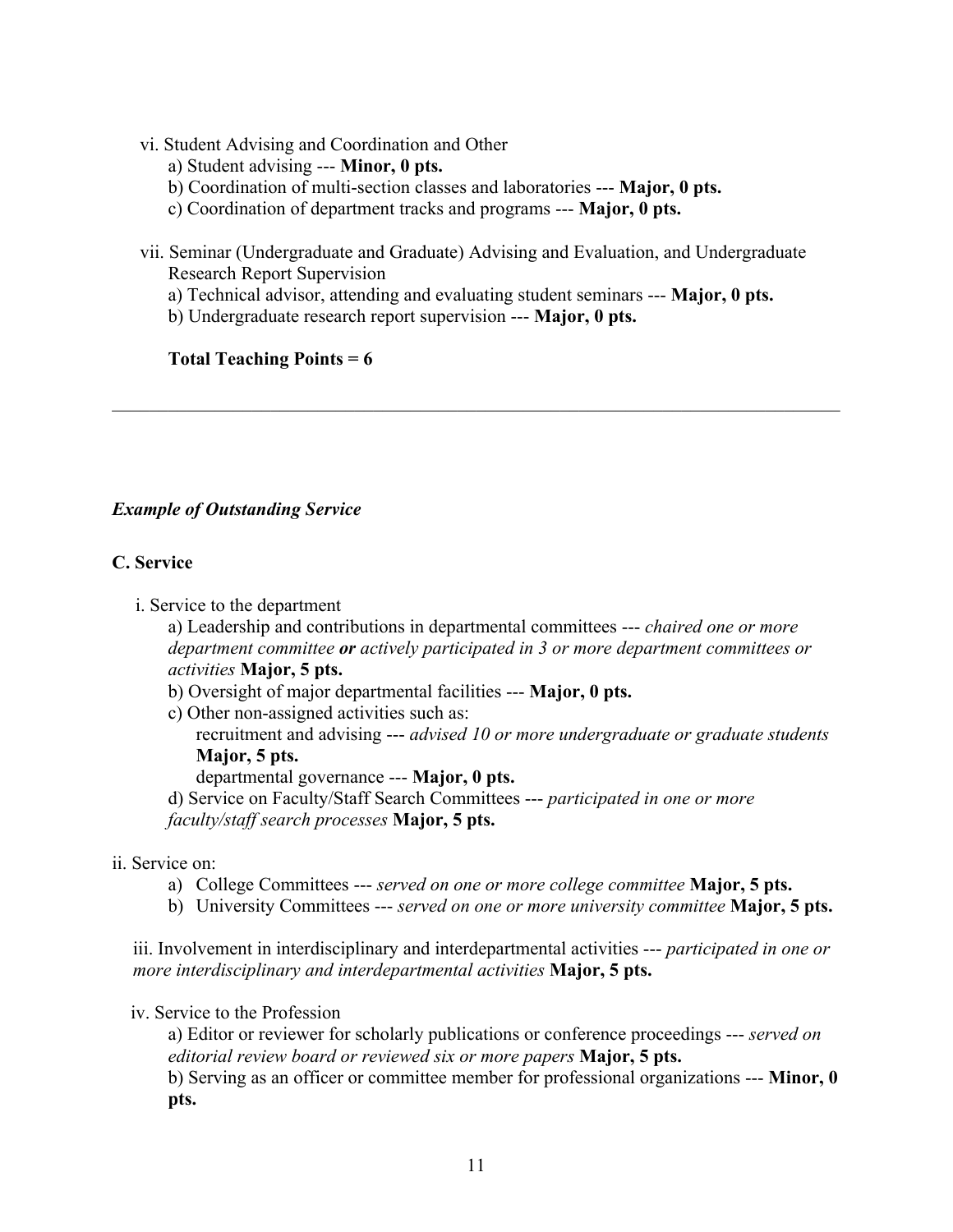c) Serving on review panels/external grant proposal reviewing --- *reviewed 3 or more grant proposals for external agencies* **Minor, 3 pts.**

d) Chairing conference sessions, workshops, and technical sessions --- **Major, 0 pts.** e) Organizing conferences and symposia at national/international meetings --- **Major, 0 pts.**

f) Participation in conferences/workshops --- *attended a conference or workshop* **Minor, 3 pts.**

v. Service to elementary and secondary schools --- *participated in 2 or more presentations to K-12 classroom* **Minor, 3 pts.**

vi. Service to the Central Florida community --- *participated in judging one or more science fairs* **Minor, 3 pts.**

vii. Service to industry --- **Minor, 0 pts.**

**Total Service Points = 47**

*Example of Above Satisfactory Service*

## **C. Service**

i. Service to the department

a) Leadership and contributions in departmental committees --- *chaired one or more department committee or actively participated in 3 or more department committees or activities* **Major, 5 pts.**

b) Oversight of major departmental facilities --- **Major, 0 pts.**

c) Other non-assigned activities such as: recruitment and advising --- *advised 10 or more undergraduate or graduate students* **Major, 5 pts.** departmental governance --- **Major, 0 pts.** d) Service on Faculty/Staff Search Committees --- *participated in one or more faculty/staff search processes* **Major, 5 pts.**

- ii. Service on:
	- a) College Committees --- **Major, 0 pts.**
	- b) University Committees --- **Major, 0 pts.**

iii. Involvement in interdisciplinary and interdepartmental activities --- *participated in one or more interdisciplinary and interdepartmental activities* **Major, 5 pts.**

### iv. Service to the Profession

a) Editor or reviewer for scholarly publications or conference proceedings --- *served on editorial review board or reviewed six or more papers* **Major, 5 pts.** b) Serving as an officer or committee member for professional organizations --- **Minor, 0 pts.**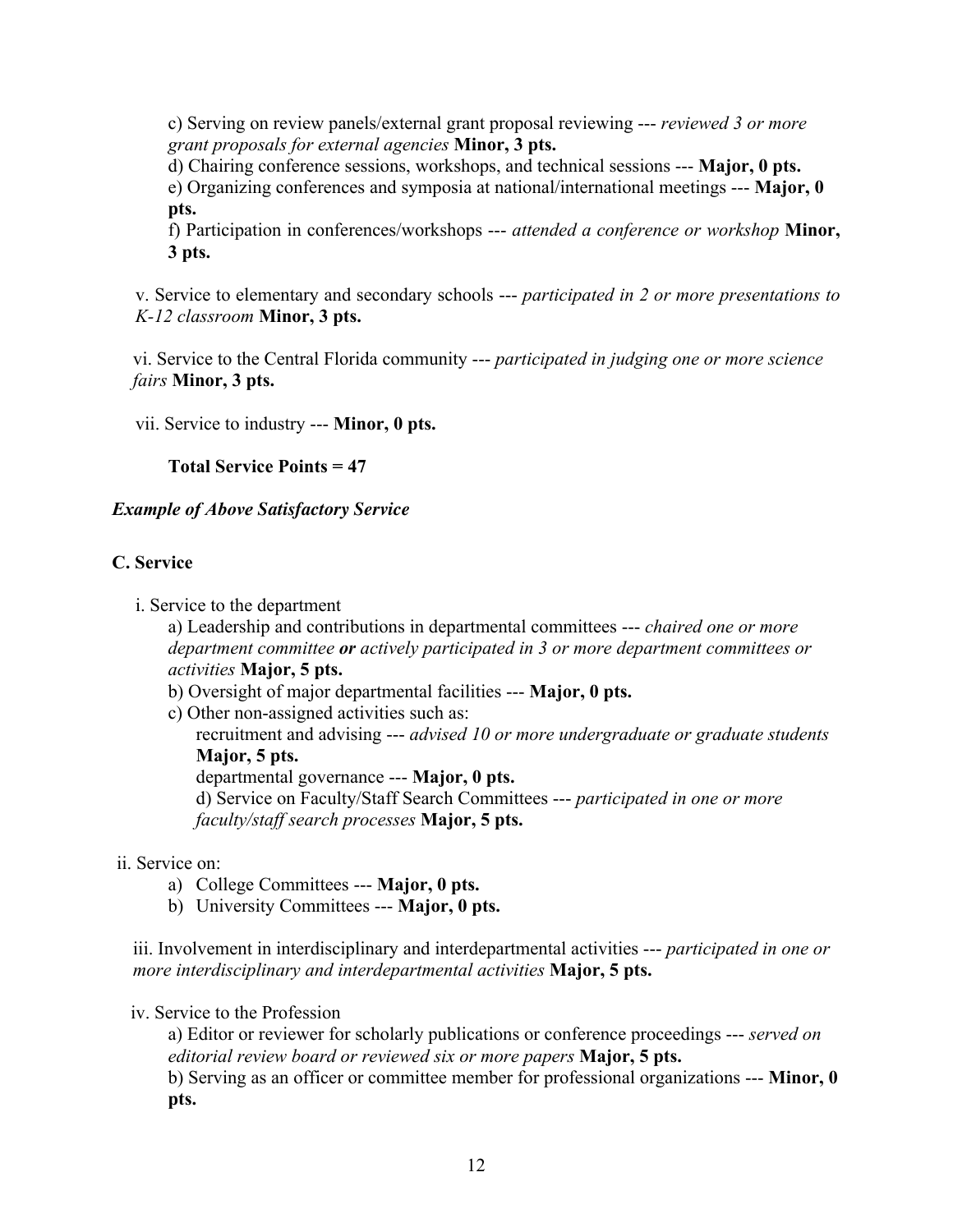c) Serving on review panels/external grant proposal reviewing --- **Minor, 0 pts.**

d) Chairing conference sessions, workshops, and technical sessions --- **Major, 0 pts.**

e) Organizing conferences and symposia at national/international meetings --- **Major, 0 pts.**

f) Participation in conferences/workshops --- *attended a conference or workshop* **Minor, 3 pts.**

v. Service to elementary and secondary schools --- *participated in 2 or more presentations to K-12 classroom* **Minor, 3 pts.**

vi. Service to the Central Florida community --- *participated in judging one or more science fairs* **Minor, 3 pts.**

vii. Service to industry --- **Minor, 0 pts.**

**Total Service Points = 34**

## *Example of Satisfactory Service*

## **C. Service**

i. Service to the department

a) Leadership and contributions in departmental committees --- *chaired one or more department committee or actively participated in 3 or more department committees or activities* **Major, 5 pts.**

- b) Oversight of major departmental facilities --- **Major, 0 pts.**
- c) Other non-assigned activities such as: recruitment and advising --- **Major, 0 pts.** departmental governance --- **Major, 0 pts.** d) Service on Faculty/Staff Search Committees --- *participated in one or more faculty/staff search processes* **Major, 5 pts.**
- ii. Service on:
	- a) College Committees --- **Major, 0 pts.**
	- b) University Committees --- **Major, 0 pts.**

iii. Involvement in interdisciplinary and interdepartmental activities --- *participated in one or more interdisciplinary and interdepartmental activities* **Major, 5 pts.**

### iv. Service to the Profession

a) Editor or reviewer for scholarly publications or conference proceedings --- *reviewed three papers* **Major, 3 pts.**

b) Serving as an officer or committee member for professional organizations --- **Minor, 0 pts.**

c) Serving on review panels/external grant proposal reviewing --- **Minor, 0 pts.**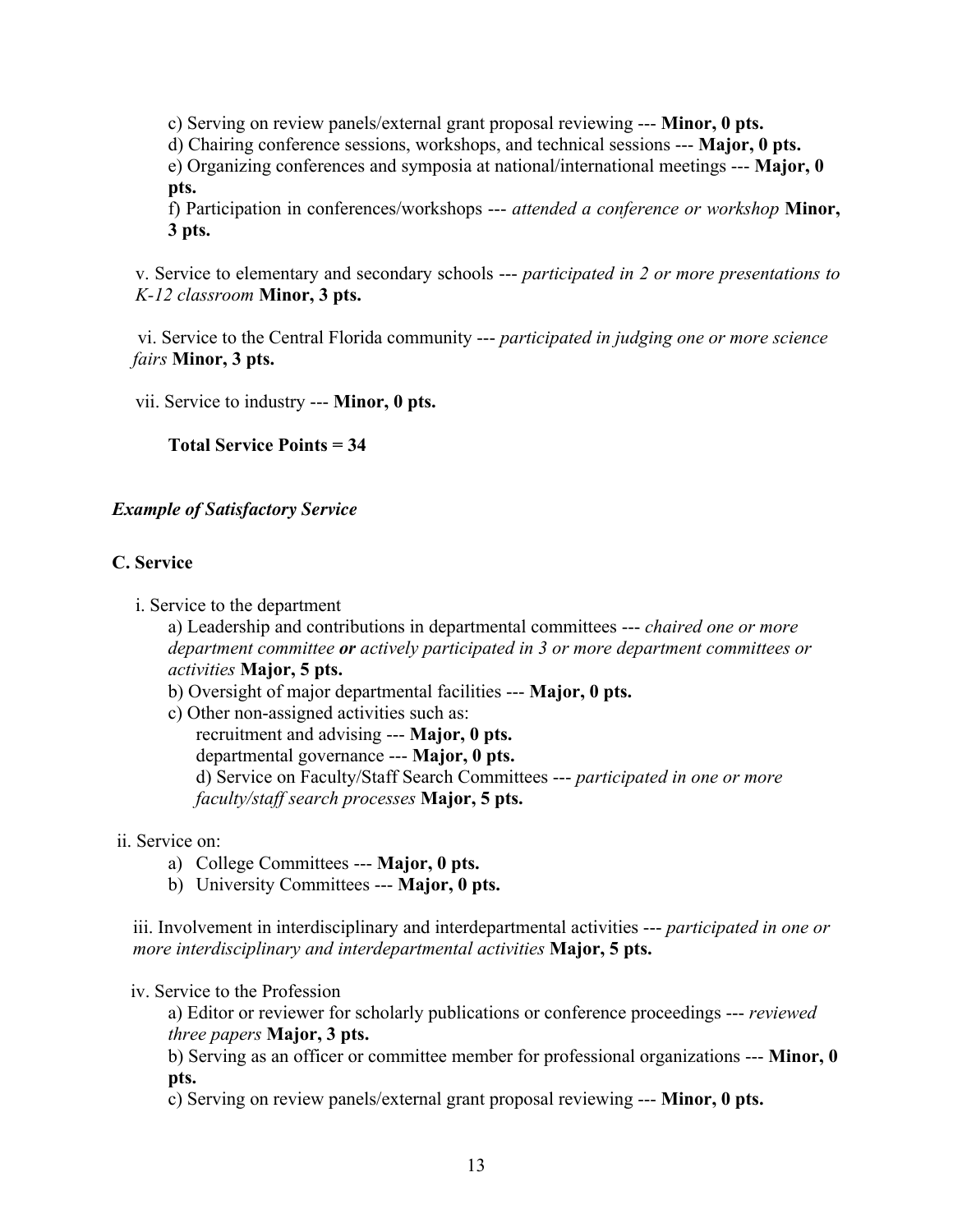d) Chairing conference sessions, workshops, and technical sessions --- **Major, 0 pts.** e) Organizing conferences and symposia at national/international meetings --- **Major, 0 pts.**

f) Participation in conferences/workshops --- *attended a conference or workshop* **Minor, 3 pts.**

v. Service to elementary and secondary schools --- *participated in 2 or more presentations to K-12 classroom* **Minor, 3 pts.**

vi. Service to the Central Florida community --- *participated in judging one or more science fairs* **Minor, 3 pts.**

vii. Service to industry --- **Minor, 0 pts.**

**Total Service Points = 27**

## *Example of Conditional Service*

## **C. Service**

i. Service to the department

a) Leadership and contributions in departmental committees --- *chaired one or more department committee or actively participated in 3 or more department committees or activities* **Major, 5 pts.**

- b) Oversight of major departmental facilities --- **Major, 0 pts.**
- c) Other non-assigned activities such as: recruitment and advising --- **Major, 0 pts.** departmental governance --- **Major, 0 pts.** d) Service on Faculty/Staff Search Committees --- *participated in one or more faculty/staff search processes* **Majo***r***, 5 pts.**

### ii. Service on:

- a) College Committees --- **Major, 0 pts.**
- b) University Committees --- **Major, 0 pts.**

iii. Involvement in interdisciplinary and interdepartmental activities --- **Major, 0 pts.**

iv. Service to the Profession

a) Editor or reviewer for scholarly publications or conference proceedings --- **Major, 0 pts.**

b) Serving as an officer or committee member for professional organizations --- **Minor, 0 pts.**

c) Serving on review panels/external grant proposal reviewing --- **Minor, 0 pts.**

d) Chairing conference sessions, workshops, and technical sessions --- **Major, 0 pts.**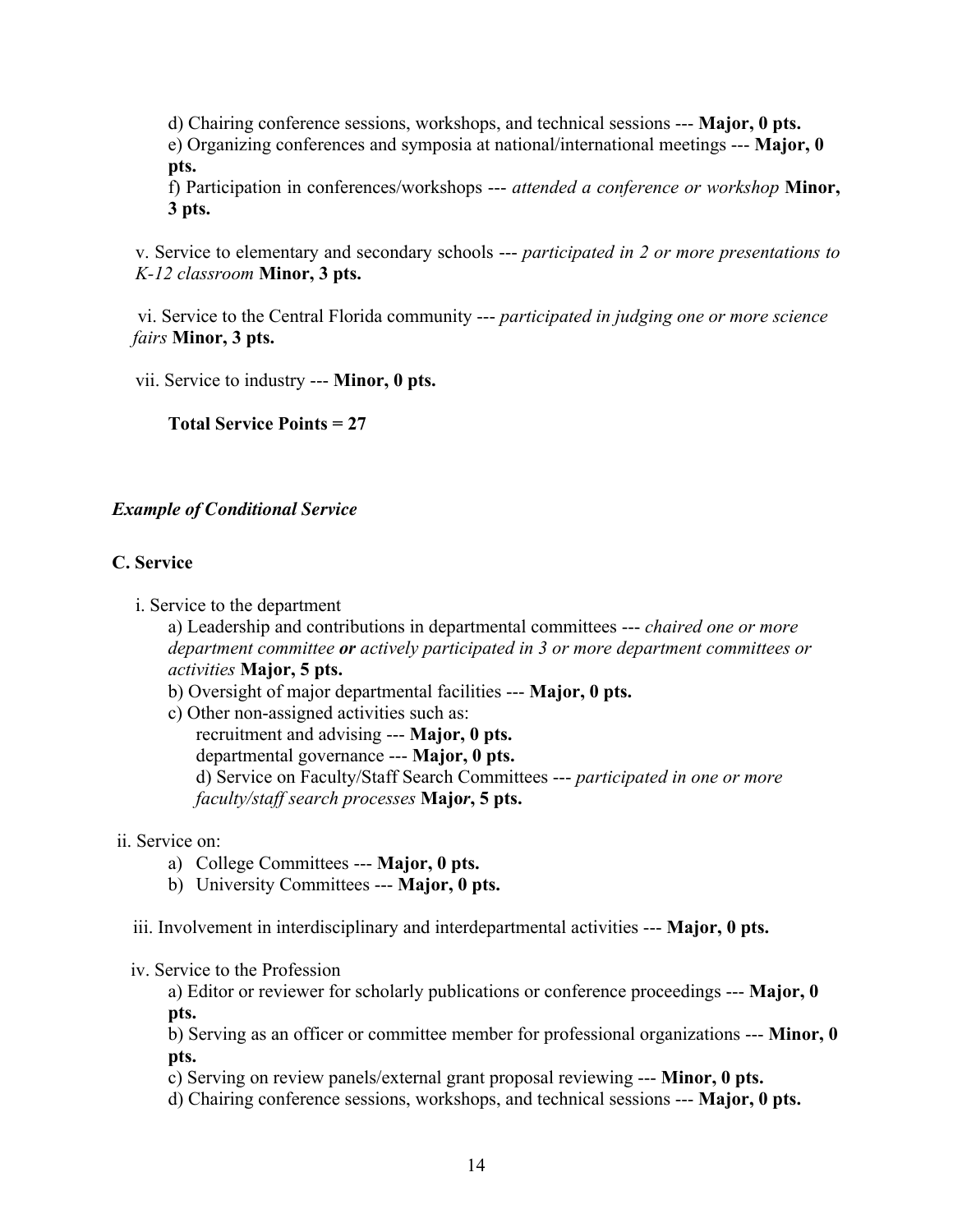e) Organizing conferences and symposia at national/international meetings --- **Major, 0 pts.**

f) Participation in conferences/workshops --- *attended a conference or workshop* **Minor, 3 pts.**

v. Service to elementary and secondary schools --- **Minor, 0 pts.**

vi. Service to the Central Florida community --- *participated in judging one or more science fairs* **Minor, 3 pts.**

vii. Service to industry --- **Minor, 0 pts.**

**Total Service Points = 16**

# *Example of Unsatisfactory Service*

## **C. Service**

i. Service to the department

a) Leadership and contributions in departmental committees --- *participated in 1 department committees or activities* **Major, 2 pts.**

- b) Oversight of major departmental facilities --- **Major, 0 pts.**
- c) Other non-assigned activities such as: recruitment and advising --- **Major, 0 pts.** departmental governance --- **Major, 0 pts.** d) Service on Faculty/Staff Search Committees --- **Majo***r***, 0 pts.**
- ii. Service on:
	- a) College Committees --- **Major, 0 pts.**
	- b) University Committees --- **Major, 0 pts.**

iii. Involvement in interdisciplinary and interdepartmental activities --- **Major, 0 pts.**

iv. Service to the Profession

a) Editor or reviewer for scholarly publications or conference proceedings --- **Major, 0 pts.**

b) Serving as an officer or committee member for professional organizations --- **Minor, 0 pts.**

c) Serving on review panels/external grant proposal reviewing --- **Minor, 0 pts.**

d) Chairing conference sessions, workshops, and technical sessions --- **Major, 0 pts.**

e) Organizing conferences and symposia at national/international meetings --- **Major, 0 pts.**